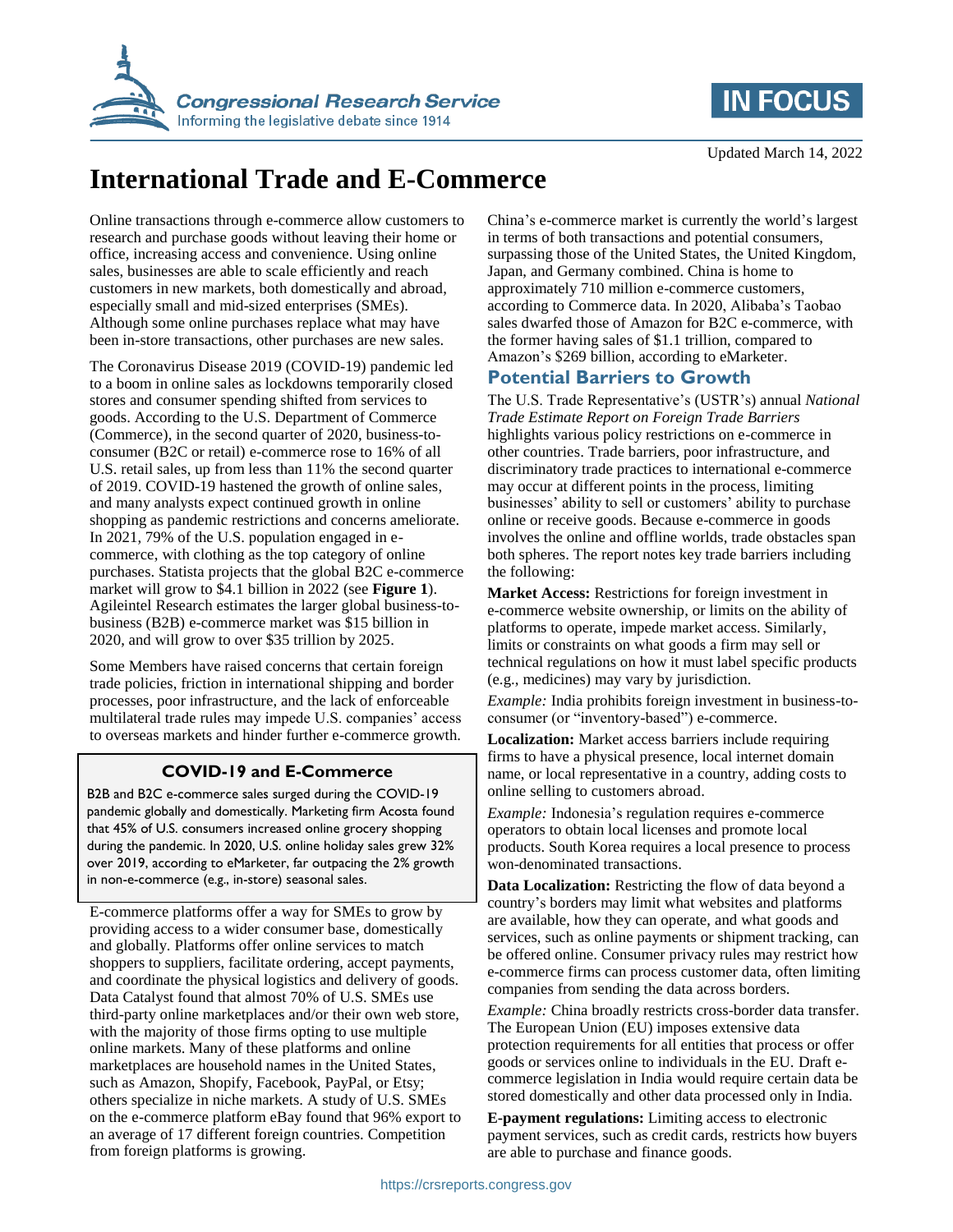*Example:* India imposes a domestic storage mandate for electronic payment services. Thailand requires in-country processing for certain electronic payment transactions.

**Counterfeits**: The growth of e-commerce platforms has helped fuel the growth of counterfeit and pirated goods. USTR's annual *Notorious Markets List* reports on online markets engaged in facilitating trade in these goods. President Biden has ordered the Department of Homeland Security to strengthen customs enforcement to help prevent the import of counterfeit items ordered online.

*Example:* Mercado Libre is a leading e-commerce operator in Latin America and many U.S. intellectual property owners report high volumes of counterfeit products for sale on the site.

#### <span id="page-1-0"></span>**Figure 1. Global B2C E-Commerce Revenue Forecast, 2021 (\$ in billions)**





**Tariffs, Duties, and Digital Taxes:** Tariffs or customs duties on international shipments raise prices for customers, as do taxes on online purchases, though the latter may apply to both domestic and foreign purchases. Some countries establish a *de minimis* level and shipments below that value do not pay duties; Congress set the U.S. *de minimis* at \$800.

*Example:* Some countries, such as Brazil, set a low *de minimis*, effectively broadening the scope of traded products and e-commerce goods subject to duties.

**Trade Facilitation:** Inefficient customs procedures or delayed clearance of goods, especially for express or perishable deliveries, may deter buyers and sellers. Shipments valued below a *de minimis* level may be eligible for less stringent customs procedures.

*Example:* According to U.S. express delivery firms, China applies overly burdensome rules, such as inspections, for domestic package delivery. Argentina does not allow the use of electronically produced documents, hindering the customs processing of e-commerce delivery.

## **Trade Rules**

Existing multilateral trade rules cover some issues related to e-commerce, but they are not comprehensive and are generally viewed as outdated. Some recent free trade agreements (FTAs) include more robust e-commerce commitments, but only among certain countries. There is no single set of global rules or disciplines that govern many key e-commerce issues. Rules addressing e-commerce include the following:

**WTO**. World Trade Organization (WTO) obligations on nondiscrimination and transparency apply to e-commerce transactions. WTO members have agreed to temporarily suspend customs duties on electronic transactions since 1998. The WTO Information Technology Agreement (ITA), with 74 WTO participants including the United States, eliminates tariffs on many information technology products that underlie e-commerce.

*TFA*. The Trade Facilitation Agreement (TFA) aims to reduce trade costs by streamlining, modernizing, and speeding up customs processes for cross-border trade. With provisions to increase transparency and eliminate or reduce inefficiencies at the border, the TFA may facilitate and lower trade costs for e-commerce.

*E-Commerce Plurilateral***.** A group of over 85 WTO members are negotiating an agreement to set new global digital trade rules. The United States seeks a broad digital trade agreement to make the WTO customs duties moratorium permanent and address barriers and discriminatory practices, such as data localization. To date, the parties have agreed on some e-commerce-enabling provisions, including ensuring electronic signatures and authentication, e-contracts, open government data, and online consumer protection. Though developed and developing countries, including China, have joined, others, such as India, have opted out. The parties aim to have a final draft in 2022, but would need to overcome contentious issues, including on cross-border data flows.

**U.S. FTAs:** Since the U.S.-Singapore FTA in 2003, U.S. FTAs have included an e-commerce chapter with provisions such as nondiscrimination, prohibition of customs duties, transparency, and consumer protection, and have evolved to prohibit limits on cross-border data flows. The digital trade chapter of the United States-Mexico-Canada Agreement (USMCA) sets new rules and advances U.S. objectives such as eliminating trade barriers and requiring privacy and consumer protection legal frameworks. USMCA chapters on customs administration and trade facilitation and on cross-border trade in services also address e-commerce. The 2019 U.S.-Japan Digital Trade Agreement aligns with the standards set in the USMCA and the U.S. WTO proposal.

## **Congressional Interest**

As Congress considers addressing e-commerce provisions in trade policy, it may oversee and legislate on a number of issues, including the following:

- What should be the U.S. priorities for the WTO ecommerce negotiations? How can the United States ensure a potential agreement sets high standards when countries such as China seek a more limited agreement?
- What are the implications of USMCA rules on digital trade and e-commerce for future U.S. trade policy?
- Are countries complying with the obligations of the WTO TFA? Is the United States fulfilling its commitments to trade assistance and capacity building for developing countries, as required in the agreement?

**Rachel F. Fefer**, Analyst in International Trade and Finance